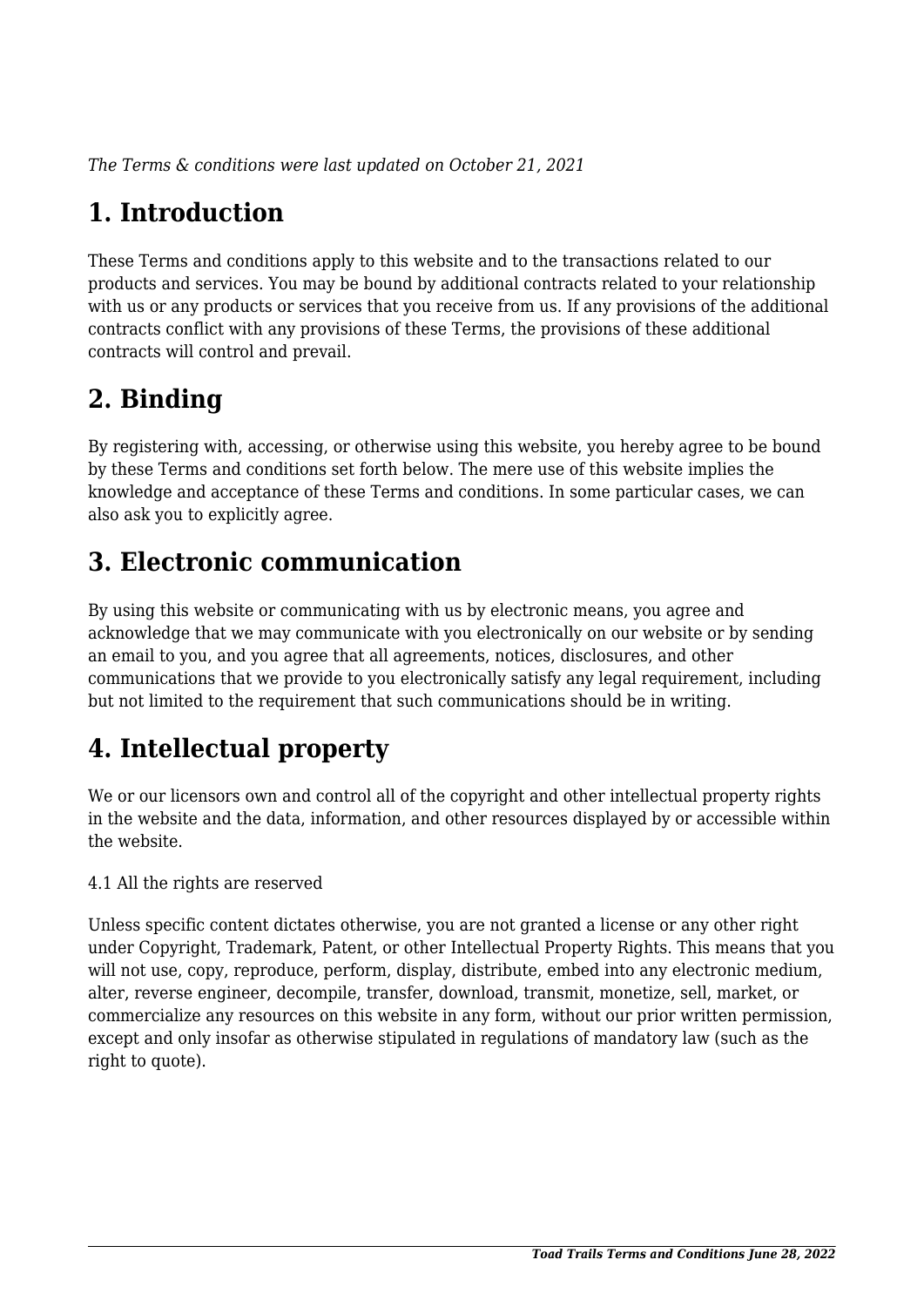## **5. Third-party property**

Our website may include hyperlinks or other references to other party's websites. We do not monitor or review the content of other party's websites which are linked to from this website. Products or services offered by other websites shall be subject to the applicable Terms and Conditions of those third parties. Opinions expressed or material appearing on those websites are not necessarily shared or endorsed by us.

We will not be responsible for any privacy practices or content of these sites. You bear all risks associated with the use of these websites and any related third-party services. We will not accept any responsibility for any loss or damage in whatever manner, however caused, resulting from your disclosure to third parties of personal information.

#### **6. Responsible use**

By visiting our website, you agree to use it only for the purposes intended and as permitted by these Terms, any additional contracts with us, and applicable laws, regulations, and generally accepted online practices and industry guidelines. You must not use our website or services to use, publish or distribute any material which consists of (or is linked to) malicious computer software; use data collected from our website for any direct marketing activity, or conduct any systematic or automated data collection activities on or in relation to our website.

Engaging in any activity that causes, or may cause, damage to the website or that interferes with the performance, availability, or accessibility of the website is strictly prohibited.

## **7. Registration**

You may register for an account with our website. During this process, you may be required to choose a password. You are responsible for maintaining the confidentiality of passwords and account information and agree not to share your passwords, account information, or secured access to our website or services with any other person. You must not allow any other person to use your account to access the website because you are responsible for all activities that occur through the use of your passwords or accounts. You must notify us immediately if you become aware of any disclosure of your password.

After account termination, you will not attempt to register a new account without our permission.

#### **8. Content posted by you**

We may provide various open communication tools on our website, such as blog comments, blog posts, forums, message boards, ratings and reviews, and various social media services. It might not be feasible for us to screen or monitor all content that you or others may share or submit on or through our website. However, we reserve the right to review the content and to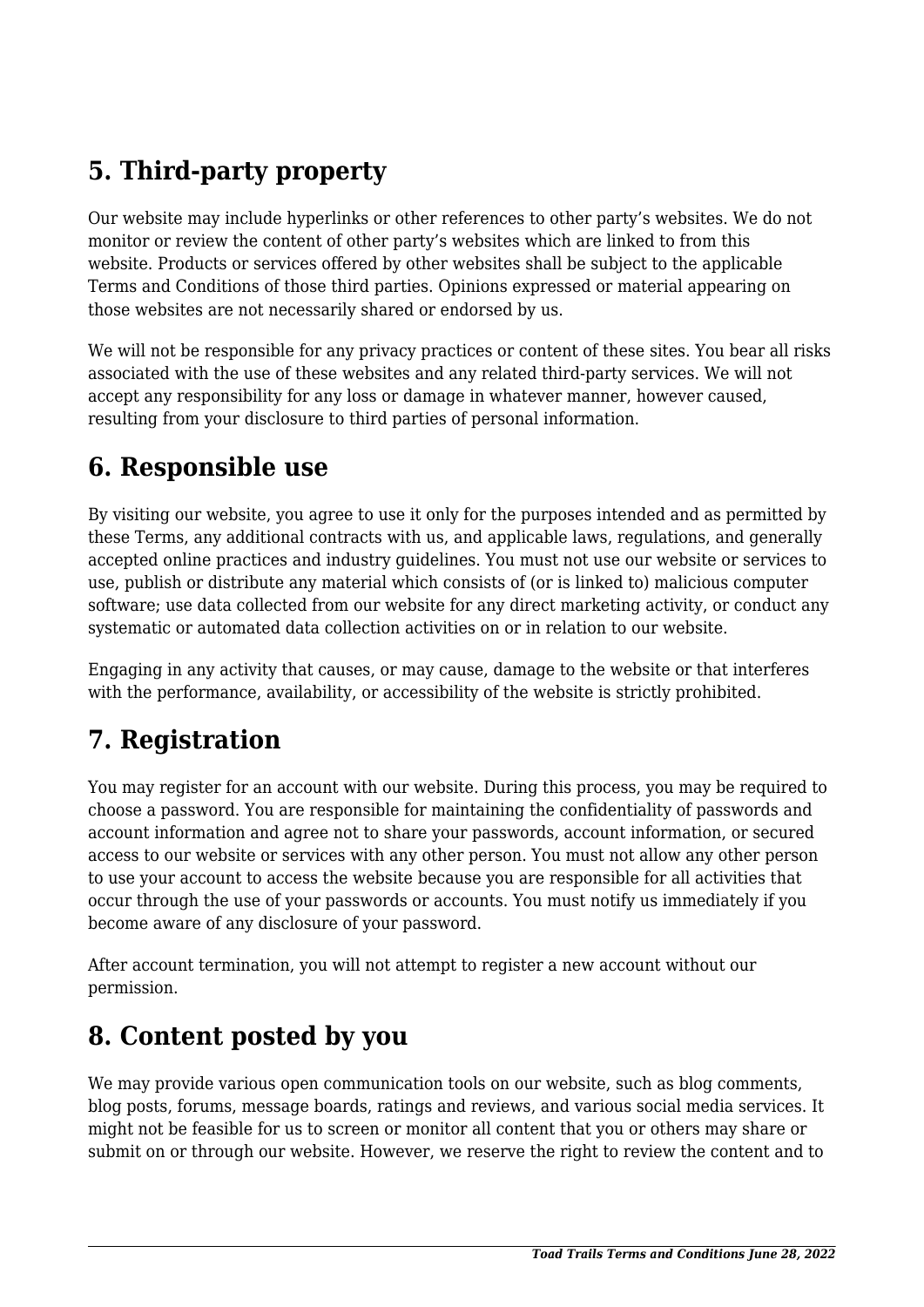monitor all use of and activity on our website, and remove or reject any content in our sole discretion. By posting information or otherwise using any open communication tools as mentioned, you agree that your content will comply with these Terms and Conditions and must not be illegal or unlawful or infringe any person's legal rights.

#### **9. Idea submission**

Do not submit any ideas, inventions, works of authorship, or other information that can be considered your own intellectual property that you would like to present to us unless we have first signed an agreement regarding the intellectual property or a non-disclosure agreement. If you disclose it to us absent such written agreement, you grant to us a worldwide, irrevocable, non-exclusive, royalty-free license to use, reproduce, store, adapt, publish, translate and distribute your content in any existing or future media.

#### **10. Termination of use**

We may, in our sole discretion, at any time modify or discontinue access to, temporarily or permanently, the website or any Service thereon. You agree that we will not be liable to you or any third party for any such modification, suspension or discontinuance of your access to, or use of, the website or any content that you may have shared on the website. You will not be entitled to any compensation or other payment, even if certain features, settings, and/or any Content you have contributed or have come to rely on, are permanently lost. You must not circumvent or bypass, or attempt to circumvent or bypass, any access restriction measures on our website.

## **11. Warranties and liability**

Nothing in this section will limit or exclude any warranty implied by law that it would be unlawful to limit or to exclude. This website and all content on the website are provided on an "as is" and "as available" basis and may include inaccuracies or typographical errors. We expressly disclaim all warranties of any kind, whether express or implied, as to the availability, accuracy, or completeness of the Content. We make no warranty that:

- this website or our products or services will meet your requirements:
- this website will be available on an uninterrupted, timely, secure, or error-free basis;
- the quality of any product or service purchased or obtained by you through this website will meet your expectations.

Nothing on this website constitutes or is meant to constitute, legal, financial or medical advice of any kind. If you require advice you should consult an appropriate professional.

The following provisions of this section will apply to the maximum extent permitted by applicable law and will not limit or exclude our liability in respect of any matter which it would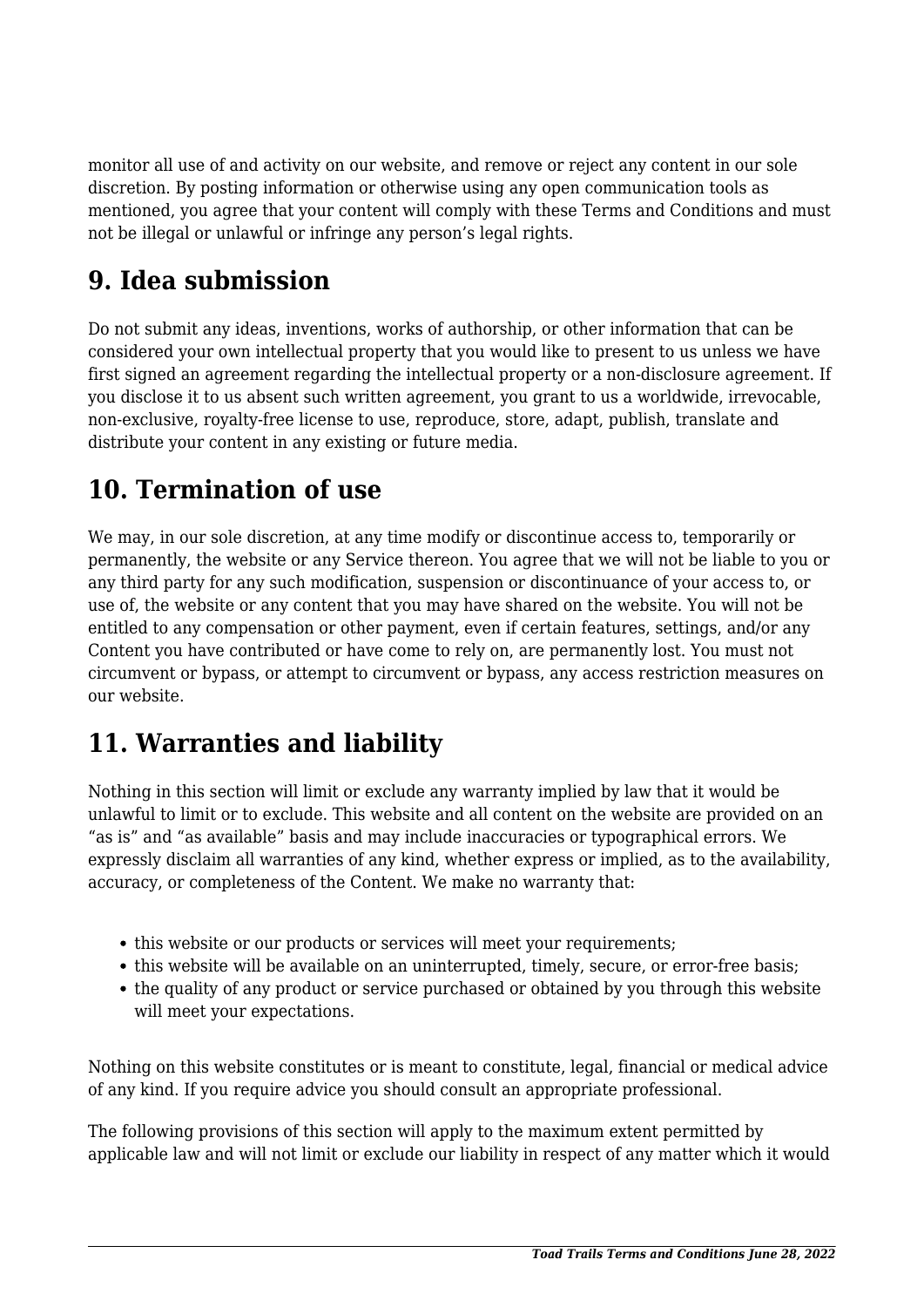be unlawful or illegal for us to limit or to exclude our liability. In no event will we be liable for any direct or indirect damages (including any damages for loss of profits or revenue, loss or corruption of data, software or database, or loss of or harm to property or data) incurred by you or any third party, arising from your access to, or use of, our website.

Except to the extent any additional contract expressly states otherwise, our maximum liability to you for all damages arising out of or related to the website or any products and services marketed or sold through the website, regardless of the form of legal action that imposes liability (whether in contract, equity, negligence, intended conduct, tort or otherwise) will be limited to the total price that you paid to us to purchase such products or services or use the website. Such limit will apply in the aggregate to all of your claims, actions and causes of action of every kind and nature.

## **12. Privacy**

To access our website and/or services, you may be required to provide certain information about yourself as part of the registration process. You agree that any information you provide will always be accurate, correct, and up to date.

We take your personal data seriously and are committed to protecting your privacy. We will not use your email address for unsolicited mail. Any emails sent by us to you will only be in connection with the provision of agreed products or services.

We have developed a policy to address any privacy concerns you may have. For more information, please see our Privacy Statement and our [Cookie Policy](https://toadtrails.com/cookie-policy-ca/).

## **13. Export restrictions / Legal compliance**

Access to the website from territories or countries where the Content or purchase of the products or Services sold on the website is illegal is prohibited. You may not use this website in violation of export laws and regulations of Canada.

## **14. Assignment**

You may not assign, transfer or sub-contract any of your rights and/or obligations under these Terms and conditions, in whole or in part, to any third party without our prior written consent. Any purported assignment in violation of this Section will be null and void.

## **15. Breaches of these Terms and conditions**

Without prejudice to our other rights under these Terms and Conditions, if you breach these Terms and Conditions in any way, we may take such action as we deem appropriate to deal with the breach, including temporarily or permanently suspending your access to the website, contacting your internet service provider to request that they block your access to the website,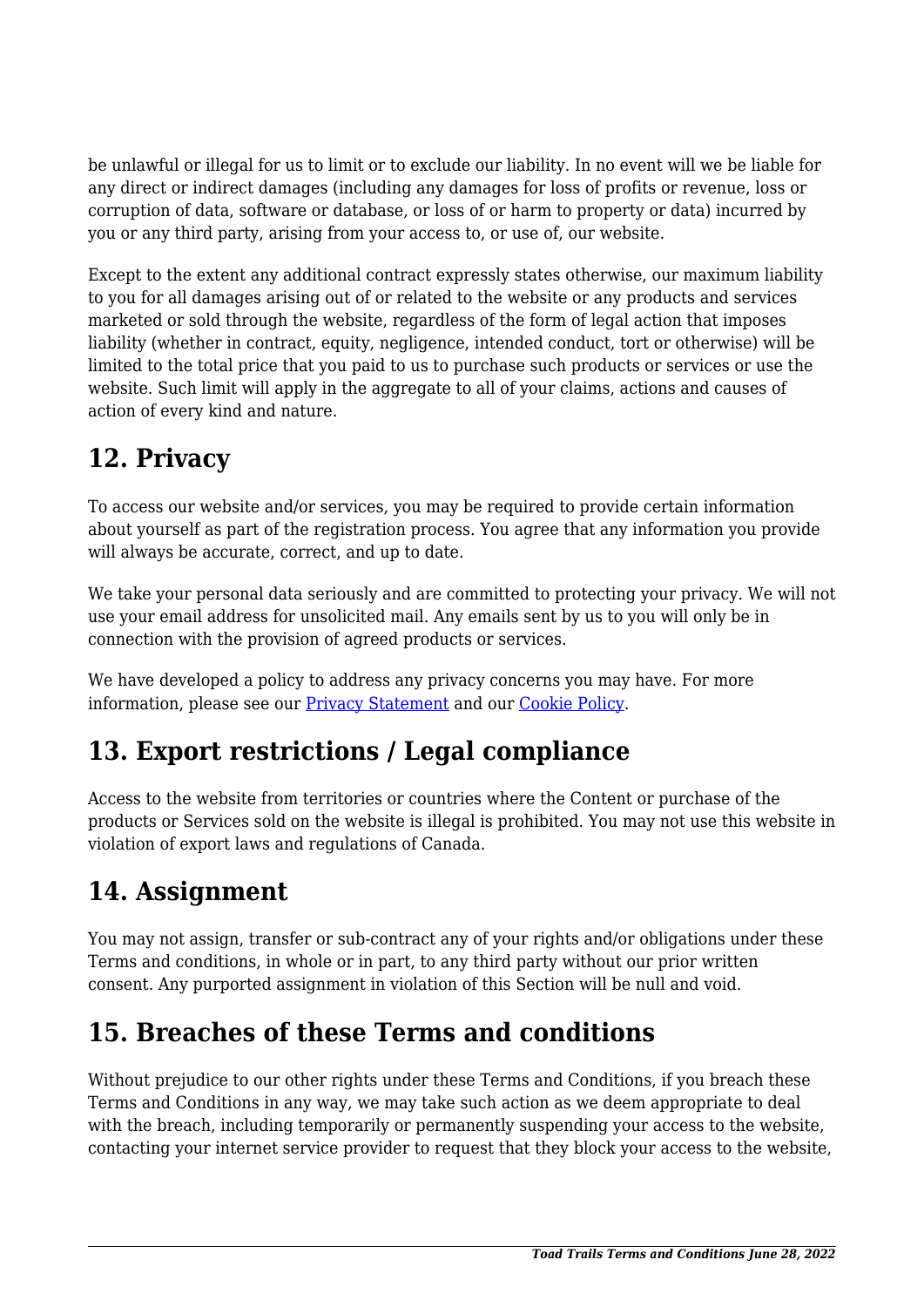and/or commence legal action against you.

# **16. Force majeure**

Except for obligations to pay money hereunder, no delay, failure or omission by either party to carry out or observe any of its obligations hereunder will be deemed to be a breach of these Terms and conditions if and for as long as such delay, failure or omission arises from any cause beyond the reasonable control of that party.

# **17. Indemnification**

You agree to indemnify, defend and hold us harmless, from and against any and all claims, liabilities, damages, losses and expenses, relating to your violation of these Terms and conditions, and applicable laws, including intellectual property rights and privacy rights. You will promptly reimburse us for our damages, losses, costs and expenses relating to or arising out of such claims.

#### **18. Waiver**

Failure to enforce any of the provisions set out in these Terms and Conditions and any Agreement, or failure to exercise any option to terminate, shall not be construed as waiver of such provisions and shall not affect the validity of these Terms and Conditions or of any Agreement or any part thereof, or the right thereafter to enforce each and every provision.

## **19. Language**

These Terms and Conditions will be interpreted and construed exclusively in English. All notices and correspondence will be written exclusively in that language.

#### **20. Entire agreement**

These Terms and Conditions, together with our privacy statement and [cookie policy,](https://toadtrails.com/cookie-policy-ca/) constitute the entire agreement between you and Scribe Stories in relation to your use of this website.

# **21. Updating of these Terms and conditions**

We may update these Terms and Conditions from time to time. The date provided at the beginning of these Terms and Conditions is the latest revision date. We will give you a written notice of any changes or updates, and the revised Terms and Conditions will become effective from the date that we give you such a notice. Your continued use of this website following the posting of changes or updates will be considered notice of your acceptance to abide by and be bound by these Terms and Conditions. To request a prior version of these Terms and conditions, please contact us.